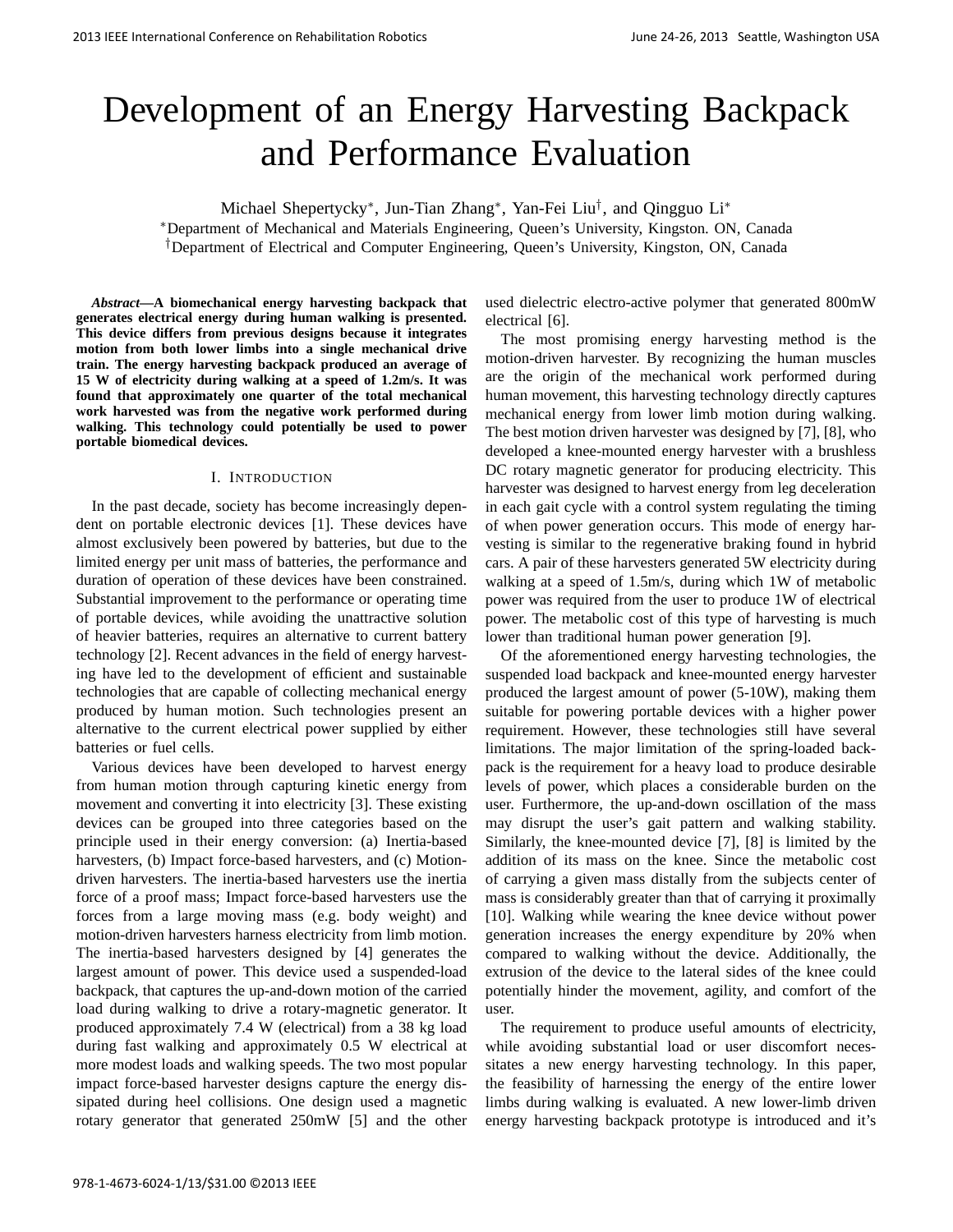

Fig. 1. (A) Energy harvesting backpack. (B) Components of the energy harvesting backpack.

performance and metabolic consequences are examined.

#### II. ENERGY HARVESTING BACKPACK MODELING

Motion-driven energy harvesting backpacks harvest energy using the user's lower limb motion. This is accomplished by initially capturing the changing linear displacement between the backpack and the user's feet using two independent cables  $(Fig.1(a))$ .

To predict the amount of electrical power produced and the associated load exerted on the user, a model of the energy harvesting backpack was developed. The energy harvesting backpack has three main design parameters which are: the gear ratio, the generator, and the electrical load. These parameters allow for numerous different configurations of producing electrical power and mechanical resistance to the user. The mechanical resistance imposed on the user by the harvester is the summation of the resistive loads produced by the mechanical and electrical systems.

During walking, there is a relative cyclic movement between each foot and the trunk (Fig. 4(a)). This cyclic linear displacement serves as an ideal source of mechanical power input for the energy harvesting backpack. To capture this motion, the proposed harvester design uses cables attached to shoe harnesses. The cable velocity is the derivative of the cable length

$$
V_c = \frac{\Delta S_c}{\Delta t} \tag{1}
$$

where  $V_c$  is the cable velocity (m/s),  $S_c$  is the cable length (m), and t is time (s).

A unidirectional roller clutch mounted within the input pulley engages the gear train only when the cable is lengthening. The linear input velocity is then converted into rotational velocity through the input pulley and amplified through the gear train,

$$
\omega_g = (V_c/r) \cdot r_t \tag{2}
$$

where  $\omega_g$  is the angular velocity of the generator,  $V_c$  is the input cable velocity,  $r$  is the radius of the input pulley, and  $r_t$ is the overall gear ratio of the drive train.

The line-to-line voltage produced by the generator is calculated as

$$
E_g = \frac{\omega_g}{K_g} \cdot \sqrt{3} \tag{3}
$$

where  $K_q$  is the electromotive force (EMF) constant (v/rpm) provided by the manufacturer. The EMF constant is dependent on the dimension of the motor winding, the number of winding turns, and the strength of the magnetic field of the generator. The three-phase voltage from the generator is rectified using a full-wave rectification circuit before it is applyed to an external load resistor.

The current is determined by equation

$$
I_l = \frac{E_g - 2 \cdot E_d}{R_l + R_g} \tag{4}
$$

where  $R_l$  is the electronic load,  $R_q$  is the generator internal resistance, and  $E_d$  is the forward voltage drop (V) of the rectifying diodes used in the full-wave rectification circuit.

When generating electrical power, the generator produces a reaction torque that acts on the gear train.

$$
T_g = I_l \cdot K_t \tag{5}
$$

where  $K_t$  is the torque constant  $(N \cdot m/A)$ , and  $I_l$  is the current (A).

The reaction torque,  $T_p$ , that is applied at the input pulley is amplified by the gear train

$$
T_p = T_g \cdot r_t \tag{6}
$$

In addition to the reaction torque  $(T_p)$  acting on the input pulley, input torque  $T_a$  is required to accelerate or decelerate the gears and the generator rotor, which is calculated as

$$
T_a = J_a \cdot \alpha_I \tag{7}
$$

where  $J_a$  is the apparent inertia at the input pulley and  $\alpha_I$  is the angular acceleration of the input pulley.

The total input torque  $T_i$  at the input pulley is the sum of the toque required to produce electricity and drive the mechanical components

$$
T_i = (T_p + T_a) / \eta_t \tag{8}
$$

where  $\eta_t$  is the overall mechanical efficiency in the gear train. This efficiency depends on the input cable speed and electrical load, which varies during different periods of the gait cycle.

With the total torque on the input pulley, the required force on the cable is calculated as

$$
F_c = T_i / r_i \tag{9}
$$

where  $r_i$  is the radius of the input pulley.

The electrical power harvested is calculated as

$$
P_e = \frac{E_l^2}{R_l} \tag{10}
$$

To generated the electrical power  $P_e$ , the input mechanical power for the harvester is

$$
P_m = F_c \cdot V_c \tag{11}
$$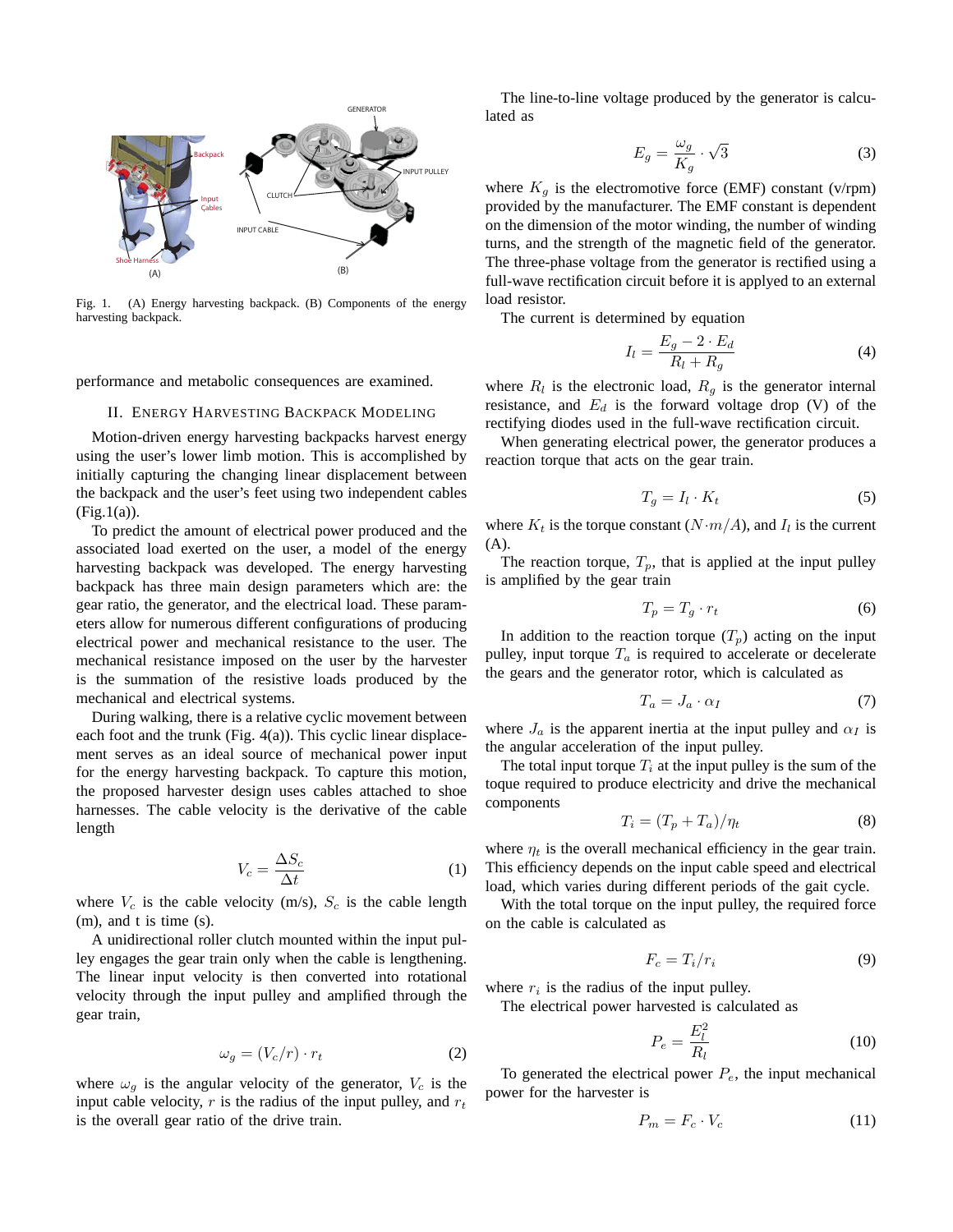The overall efficiency of the energy harvester is calculated as the ratio between the generated electrical power and the required input mechanical power

$$
\eta = \frac{P_e}{P_m} \tag{12}
$$

The overall efficiency can be experimentally determined by measuring the input mechanical power and the electrical power production.

The overall efficiency of the energy harvester can alternatively be expressed as a combination of electrical power generation efficiency and the gear train efficiency,

$$
\eta = \eta_g \cdot \frac{R_l}{R_l + R_g} \tag{13}
$$

With a known power generation efficiency and the overall efficiency determined from Eq.12, the gear train efficiency can be estimated from Eq.13.

## III. DEVICE DESIGN

The motion-driven energy harvester is designed to be mounted at the base of a standard backpack frame (Arucsystems, USA). The total weight of the system is 6.68kg (2.27 kg - harvesting device and 4.41 kg - backpack frame). This energy harvester consists of four major sub-systems: a lower limb motion-harness system, a gear train, two cable retrieval mechanism, and a power generation and conditioning unit (Fig. 1). The lower limb motion-harness system consists of two individual 5-point foot harnesses (Nautilus Inc. USA) attached to the users' shoes and two corresponding cables. These nylon coated, stainless steel wire input cables, feed into the input pulleys that connect to the gear train.

The gear train increases the speed and reduces the torque from the inputted mechanical energy generated movement of the user's leg. This conversion is achieved through three stages, with an overall gear ratio of 18:1. The first stage with a gear ratio of 3:1, is made up of a three-pulley system. This stage combines and amplifies the motion from each leg. The second and third stages have gear ratios of 3:1 and 2:1, respectively. The current prototype uses belts instead of gears to reduce the noise from previously designs that used spur gears. A innovative feature of this gear train is its ability to integrate the motion from both of the user's legs so that the desired electrical power can be produced by a single generator unlike the knee-mounted harvester that employed multiple generators [8]. Consequently, this design reduces weight and cost without sacrificing the amount of energy harvested.

The cable retrieval mechanism serves two functions: retracting the cables after each power generation cycle, which occurs during the swing phase of the gait cycle, and eliminating cable slack to prevent tripping risks. The two cable retrieval mechanism uses a constant force spring to maintain a constant tension level in the cable. These springs were chosen to provide a fixed amount of force to retract the cables and overcome the friction in the gear train. A constant force spring is advantageous over standard tension and compression springs because it exerts constant force irrespective of the spring extension. This feature reduces the fluctuation and magnitude of the force, especially at the end of cable extension.

The power generation and conditioning unit includes a miniature generator (EC-powermax 30 200Watt, Maxon Motor, USA) and a power conditioning unit. Together convert the mechanical energy from movement of the user's leg into usable electricity. Currently, the generated electricity is dissipated in a power resistor and the power conditioning is done with a full-wave rectifier. The amount of electrical power being harvested is adjusted by varying the electrical load in the power conditioning unit. This provides another option for generating larger amounts of power without increasing gear ratio.

#### IV. PERFORMANCE EVALUATION

The performance of the energy harvesting backpack was evaluated through bench-top testing and human walking experiments.

## *A. Bench-Top Testing*

The purpose of bench-top testing was to evaluate the accuracy of the proposed harvester model in predicting the amount of electrical power generated and the associated reaction force on the user. The input motion profile was generated with a motor (Maxon EC-Powermax 30, Maxon Motor, USA) with a 23:1 gear ratio that drove one cable of the harvester. The input angular velocity to the generator was measured by the generators' quadrature encoder. The encoder pulse signals were collected using the quadrature encoder input on the data acquisition (DAQ) card (NI PCIe6353, National Instruments, USA). Angular velocity from the generator was used to calculate the linear velocity of the input cable. The angular acceleration was also calculated to estimate the forces due to the inertia of the system. The DAQ card also measured the voltage across the load resistor with a known resistance  $(10\Omega)$ , which was used to calculate the current and the amount of electrical power generated. To measure the amount of mechanical power input to the harvester, the reaction force on the cable was measured by a load cell (ATI Industrial Automation, Apex, North Carolina) mounted on the cable. The gear train efficiency is not constant and it is dependent on the input cable speed and the electrical load applied to the harvester. Therefore, the mechanical efficiency map was established under a set of combinations of these two parameters using Eq.12 and Eq. 13. With the efficiency map, the required pulling force on the cable can be predicted based on the model presented in Section II. The accuracy of the model was determined by comparing the model predicted force with the measured cable force from the load cell.

### *B. Human Subject Testing*

Human walking experiment was performed to determine the amount of electrical power that the energy harvesting backpack could produce during walking and evaluate the metabolic consequence of the harvester on the user.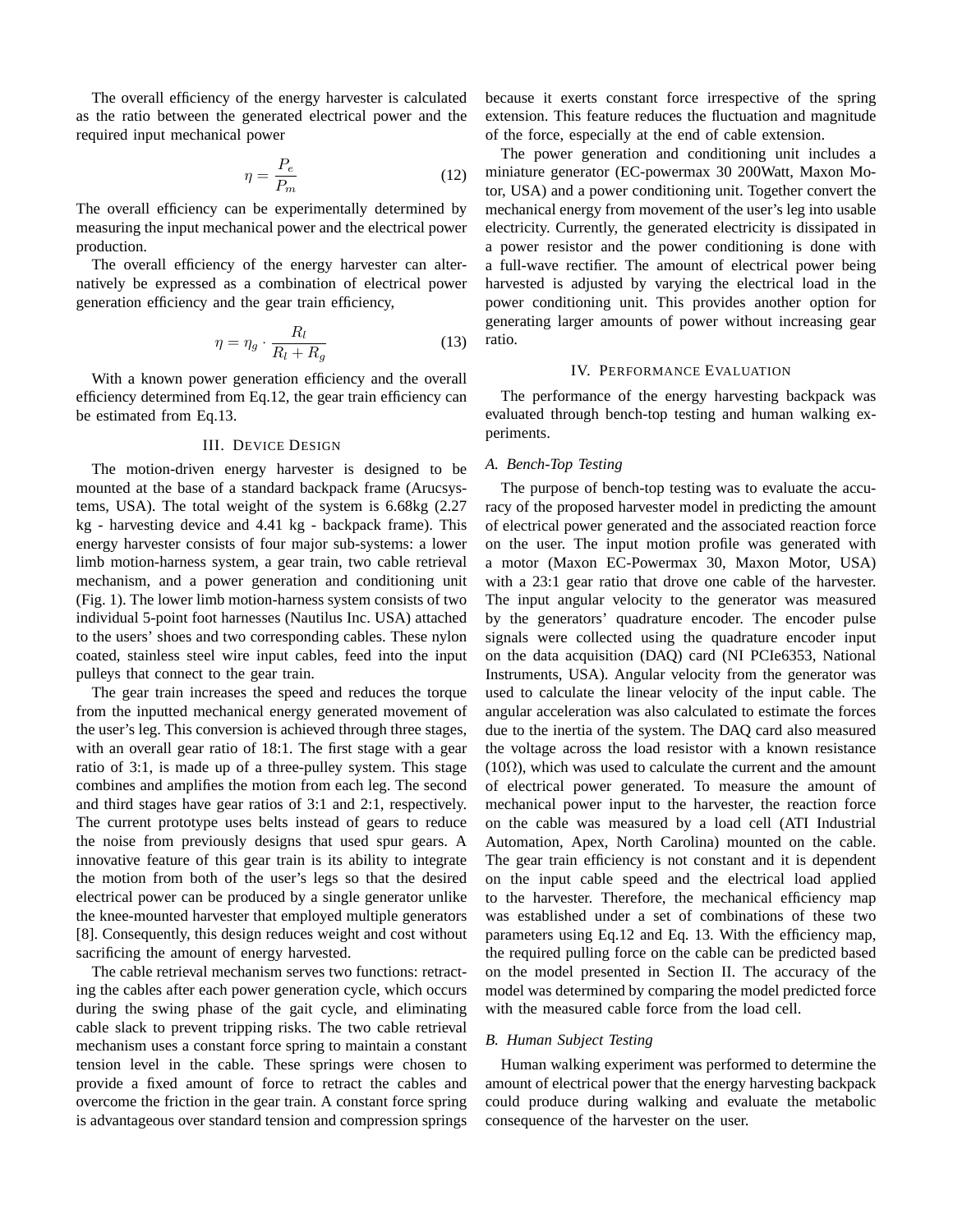*1) Subjects:* Five young, healthy adults volunteered to participate in this study (5 male, mean age 24 (SD 3.0), mean mass 76.1kg (SD 13.3)). To their knowledge, none of the subjects had any injuries, past or present, that affected their gait. All subjects gave their informed consent in accordance with the policies of Queens University's General Research Ethics Board.

*2) Experimental procedure:* Data collection was conducted at the Human Mobility Research Center of Hotel Dieu Hospital, Kingston. Each subject participated in seven walking activities. The walking activities were conducted at 1.2m/s on a split-belt force instrumented treadmill (AMTI Force-Sensing Tandem Treadmill) which measured ground reaction forces. Prior to the treadmill trials, the subjects were given a five to ten-minute acclimation period, after which their resting metabolic power (RMP) during quiet standing was measured. Metabolic costs were measured during four walking activities with a resistance of  $14\Omega$ : (1) Normal walking. The user walked without wearing the energy harvester. (2) Weight-only. The user walked while wearing the energy harvester without the foot harnesses attached. (3) Mechanical engagement. The user wore the energy harvester with the foot harnesses attached, but electrical power generation was turned off by leaving the circuit open. (4) Electrical engagement. The user wore the energy harvester and generated electricity. Each trial lasted ten minutes with a three-minute rest in between. To further determine the relationship between the amount of power generated to the load resistance, there additional walking trials were performed at different electrical loads (10 $\Omega$ , 18 $\Omega$ , 22 $\Omega$ ; one load per trial). The metabolic costs were not measured during these trials. Each trial lasted two minutes. A threeminute rest period followed each trial. The order of the trials randomized.

*3) Metabolic measurements:* To measure energetic consequences of the energy harvesting backpack on the user, the rate of oxygen consumption and carbon dioxide production were measured using open respirometry  $(K^4b^2, \text{COSMED})$ , Italy). Metabolic power was calculated for each trial using the equation from [11]. Metabolic data from the third quarter of each trial was analyzed to allow the subject to reach steady state, and to prevent end-effects. The net metabolic increase was calculated by subtracting the resting metabolic power from the metabolic power calculated during each trial.

*4) Electrical and Mechanical power:* The electrical voltage applied to the load was measured using a data acquisition card (NI DAQCard-6024E, National Instruments, USA) and a custom-made Matlab Simulink script. The sample rate was chosen as 600Hz. The instantaneous electrical power was calculated using Eq.10. The average electrical power produced by the harvesting backpack was determined by averaging the instantaneous electrical power of 10 steps in the middle of a trial.

The instantaneous input mechanical power to the harvester was calculated as the product of the force applied to the cable and the relative velocity between the foot harness and the input pulley. A load cell (Nano 25, ATI Industrial Automation, USA) was mounted between the foot harness and input cable on the user's right leg to measure the force on the cable. Force data was acquired using the same data acquisition card with a sample frequency of 600Hz. The force data was filtered using a 2nd order zero-lag Butterworth filter with a cut-off frequency of 30Hz. The relative velocity was determined by calculating the derivative of the relative cable length. The relative cable length was determined using reflective markers on the foot harness cable attachment points and one at the cable insertion points on the harvester. These markers were tracked using a six-camera motion capture system (Qualysis Oqus, Gothenburg, Sweden). The relative cable length was calculated as the distance between the foot harness marker and the input pulley marker on backpack. The mechanical power was only calculated when the cable is lengthening because mechanical energy only flows into the harvester from the user during the period the cable is pulled. The instantaneous mechanical power P*<sup>m</sup>* was calculated using Eq.11. The average input mechanical power to the harvesting backpack was determined by averaging the instantaneous mechanical power over the same period as the average electrical power for each trial.

#### V. RESULTS

The results from bench-top testing is shown in Fig.2. From the measured cable linear velocity and acceleration (Fig.2 (A)- (B)), the proposed model was able to accurately predict the current  $I_l$  (Fig.2 (C)) and thus, the amount of electrical power generated. The model prediction of cable force is composed of force from electrical power generation and inertia force (Fig.2 (D)). The combination of these two components predicted the total force on the cable and matched the measured force. After 0.45s, the measured cable force reduced to approximately zero because the cable started to retract and thus, there was minimal cable tension between the driving motor and the input pulley. The harvester model predicted the power production and the cable force well.

TABLE I SUMMARY OF MECHANICAL POWER AND ELECTRICAL POWER

|                  |      | 10 $\Omega$ | 14 $\Omega$ | 18 $\Omega$ | 22 $\Omega$ | Open  |
|------------------|------|-------------|-------------|-------------|-------------|-------|
| Electrical Power | Mean | 19.28       | 15.26       | 13.93       | 12.19       |       |
| (W)              | SD.  | 2.68        | 3.16        | 151         | 1.78        |       |
| Mechanical Power | Mean | 49.73       | 39.34       | 38.39       | 36.68       | 33.37 |
| (W)              | SD.  | 14.97       | 9.88        | 9.41        | 8.28        | 10.00 |
| Efficiency (%)   | Mean | 48.4        | 42.4        | 38.1        | 34.4        |       |

n =5; SD: standard deviation

Human experimentation results demonstrated that the amount of power generated by the proposed energy harvesting backpack is much higher than the suspended-load backpack (7.4W) [3] and the knee-mounted generator (5W) [8]. The amounts of electrical power generated under different electrical load are listed in Table I. It is evident that the developed energy harvesting backpack was capable of generating a large amount of electricity, from 12W under a load of  $22\Omega$  to 19W under a load of 10Ω. The voltage waveforms under different electrical loads resistances exhibited a similar magnitude, and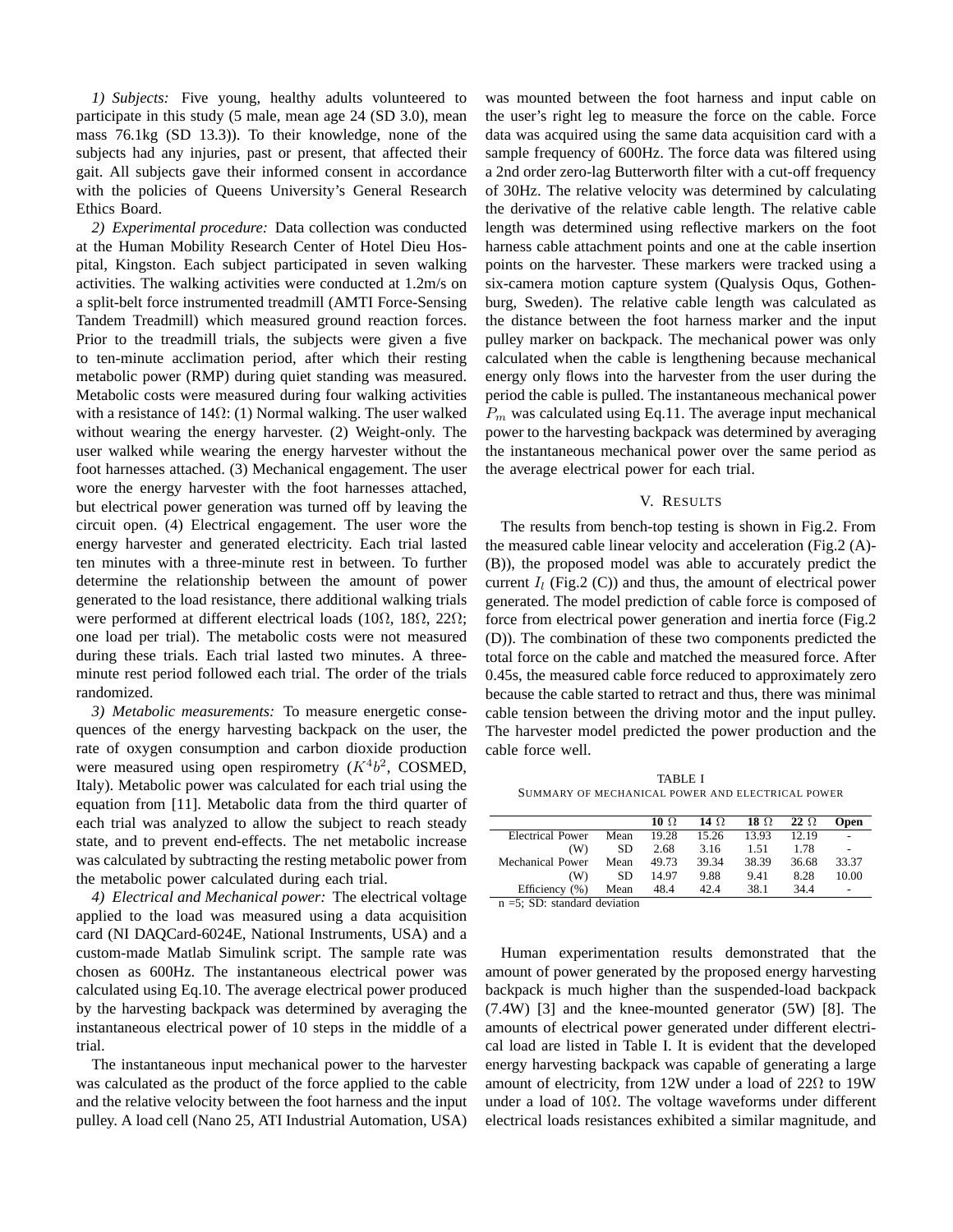



Fig. 3. Instantaneous voltage and power under different load resistances ( $10\Omega$  to 22 $\Omega$ ) over one gait cycle.

Fig. 2. Results from bench-top testing. (A) Input angular velocity to the generator. (B) Angular acceleration. (C) Measured and predicted current. (D) Measured and predicted cable force. Total predicted cable force is a sum of the force for power generation and the force for driving the inertia.

the difference in power production was mostly due to the difference in current (Fig. 3). The overall efficiency of power generation decreases as the load resistance increases with the maximum efficiency of 48.4% at a load of 10 $\Omega$ .

During a gait cycle, the input cable lengthens during the swing phase and retracts during stance phase (4(A)). Electricity was generated by the leg motion when the cable velocity was positive(4(B)). The associated force resisted the lower limb motion during swing phase with a maximum magnitude of 100 N  $(4(C))$ . There is a two-burst pattern in the electrical power because of input from both legs. The electrical power exhibited a small lag to the input mechanical power due to delay in the gear train motion.

Table II shows the gross metabolic and net metabolic power during different activities: Normal walking, weighted walking, mechanical engagement, and electrical engagement. The metabolic cost of normal walking is similar to the results in literature [9]. The cost of carrying the additional weight of the harvester is 18 W. The net metabolic cost of generating 15W electricity is approximately 172 W. With an overall harvester efficiency of 42%, the mechanical power requirement is 39W (Table I.) This yielded a muscle efficiency of 23%, which is slightly smaller than the maximum muscle efficiency

of 25% in mechanical power production [12]. This indicated that the majority of the power generation was from muscle performing positive work. Interestingly under the mechanical engagement condition where no electricity was generated, the mechanical power requirement is 33 W with a net metabolic cost of 103 W. If all the mechanical work is performed by positive muscle work, the metabolic cost should have been 132W. Therefore, there must be a portion of mechanical work was performed by the muscles that was negative. Considering that the efficiency of muscles performing positive work is 20% and performing negative work is -120%. The following equation helped to find the amount of negative mechanical work, P*neg* performed by the muscles

$$
(33 - P_{neg}) \cdot 4 - \frac{P_{neg}}{1.2} = 103W \tag{14}
$$

From Eq. 14, we found that the negative work,  $P_{neq}$ , is about a quarter of the total mechanical work, *i.e.*, 9 W. Comparing the metabolic results between the mechanical engagement and electrical engagement, we found that there was significant metabolic cost attributed to the the mechanical power required for generating electricity. This indicates that the harvester with current electrical loads imposed a mechanical resistance that exceeded the capability of the lower limb muscle, resulting in lower muscle efficiency and higher metabolic cost of walking.

### VI. CONCLUSION

The results of this study show that the proposed energy harvesting backpack was able to produce a larger amount electrical energy than previous energy-harvesting designs. It was shown that the motion of both lower limbs can be integrated